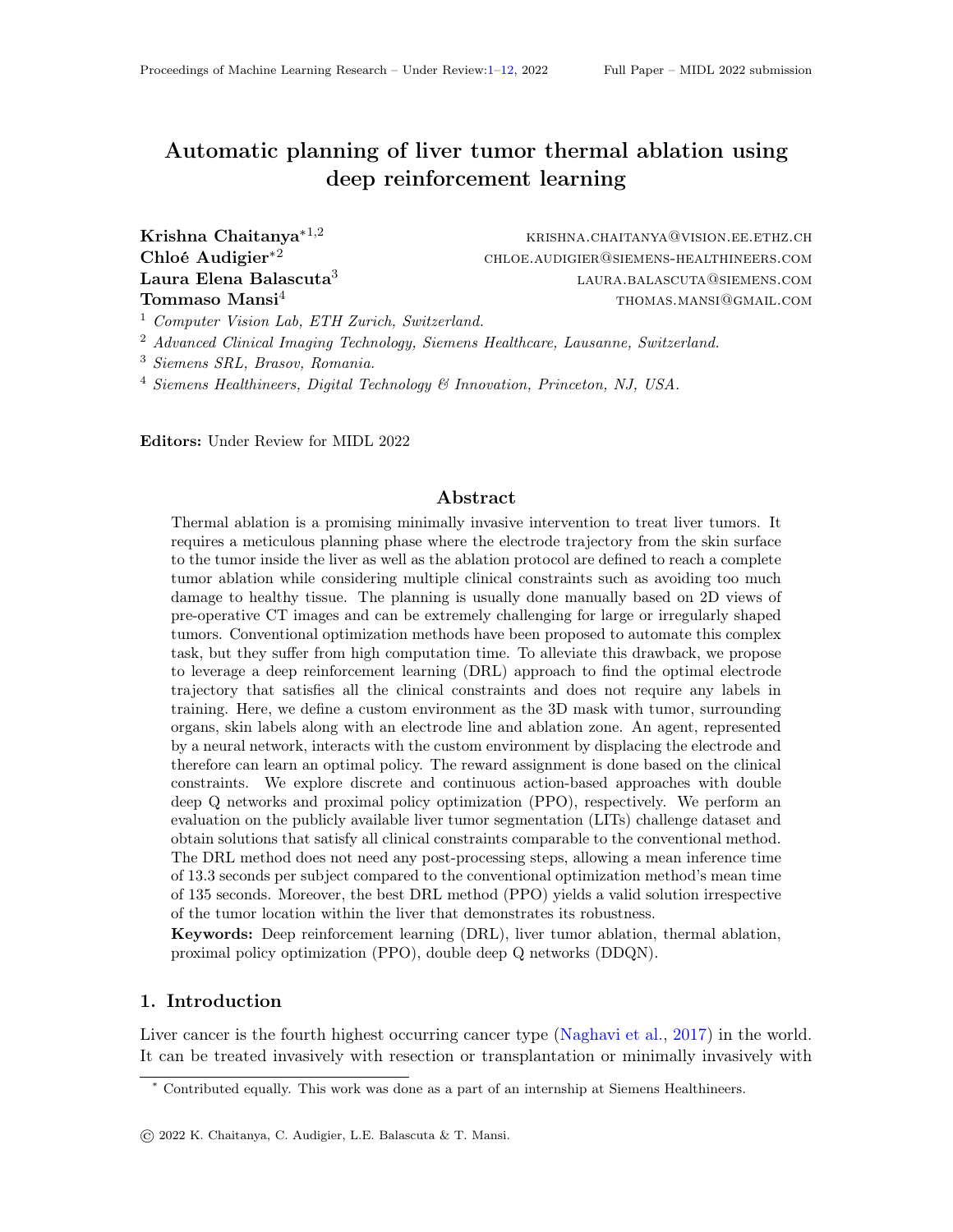thermal ablation. For example, radiofrequency ablation is a widely used technique (Garrean et al., 2008; [Minami and Kudo,](#page-9-1) [2011\)](#page-9-1), where a thin electrode is inserted from the skin surface into the tumor. A high-frequency electric field is induced to increase the temperature and generate an ablation in the targeted tumor and surrounding tissues. Thermal ablation requires a meticulous planning phase whose goal is to find the optimal electrode trajectory and ablation protocol that achieves a complete tumor ablation and satisfy certain clinical constraints such as avoiding too much damage to healthy tissue.

Typically, clinicians plan the intervention manually by visualizing the CT images in 2D. Such visual planning is time-consuming and challenging. It can lead to incomplete tumor ablation and the acquisition of many CT images to avoid collision of the electrodes with surrounding organs at risk (OAR). Therefore, computed assisted planning is valuable with the initial solutions offering better visualization for interactive planning tools [\(McCreedy](#page-9-2) [et al.,](#page-9-2) [2006;](#page-9-2) [Rieder et al.,](#page-10-0) [2009;](#page-10-0) Khlebnikov et al., 2011; Kerbl et al., 2012).

Conventional optimization-based methods have been proposed using downhill simplex optimization (Baegert et al., 2007a,b), a gradient descent method (Altrogge et al., 2006), Pareto optimality [\(Seitel et al.,](#page-10-1) [2011;](#page-10-1) [Schumann et al.,](#page-10-2) [2015\)](#page-10-2) and others (Baegert et al., 2007a,b; [Schumann et al.,](#page-10-3) [2010;](#page-10-3) [Seitel et al.,](#page-10-1) [2011;](#page-10-1) [Schumann et al.,](#page-10-2) [2015\)](#page-10-2). In a relevant work [\(Liang et al.,](#page-9-3) [2019\)](#page-9-3), the authors propose to leverage a cover-set-based method to find the set of Pareto optimal electrode trajectories satisfying all clinical constraints. Here, (a) first they identify a set of target tumor points, (b) next, determine all the available entry skin points and select a subset of valid points that satisfy clinical constraints, (c) compute a score based on the clinical constraints for trajectory paths from all the tumor points to all valid skin points, and (d) lastly, these paths and scores information are input to an optimization framework that finds the optimal trajectory paths. Such approaches are computationally expensive since they involve many processing steps with a high inference time per subject ranging from hours to minutes for the fastest method [\(Liang et al.,](#page-9-3) [2019\)](#page-9-3).

Alternatively, data-driven approaches, especially deep learning (DL) methods, are good at mitigating such inference time issues and yield accurate and quick results. Fully supervised DL approaches have been proposed for automatic planning of medical interventions [\(Tschanne](#page-10-4)n [et al.,](#page-10-4) [2016;](#page-10-4) Esfandiari et al., 2018; [Kulyk et al.,](#page-9-4) [2018;](#page-9-4) [Vercauteren et al.,](#page-10-5) [2019\)](#page-10-5). But they require a large set of annotations for training to yield high performance, and acquiring such electrode trajectories annotations from clinical experts is time-consuming and expensive. Deep reinforcement learning (DRL) based solutions [\(Sutton et al.,](#page-10-6) [2000;](#page-10-6) [Mnih et al.,](#page-9-5) [2013\)](#page-9-5) can be a promising alternative to supervised approaches as they do not require labeled datasets as explored in [\(Kober et al.,](#page-9-6) [2013;](#page-9-6) Ghesu et al., 2017; [Krebs et al.,](#page-9-7) [2017;](#page-9-7) [Zhang](#page-11-1) [et al.,](#page-11-1) [2018;](#page-11-1) [Yu et al.,](#page-11-2) [2019\)](#page-11-2). Recently, a DRL-based approach (Ackermann et al., 2021) was proposed for surgery planning of orthopedic hip disorders with training done in a custom simulated environment and later tested on a small dataset of 8 patients. The validation size may not be adequate to deploy for clinical applications. Moreover, training with simulated data and testing on real-world data has been shown to not generalize well [\(Pan et al.,](#page-9-8) [2017\)](#page-9-8) due to the changes in data distribution. Also, DRL approaches do not involve any processing steps and can generalize well at test-time due to the nature of training.

In this work, to address the above limitations, we present a DRL-based approach with low inference time and no manual annotations requirement during training to find an optimal ablation plan achieving 100% tumor coverage and satisfying all clinical constraints.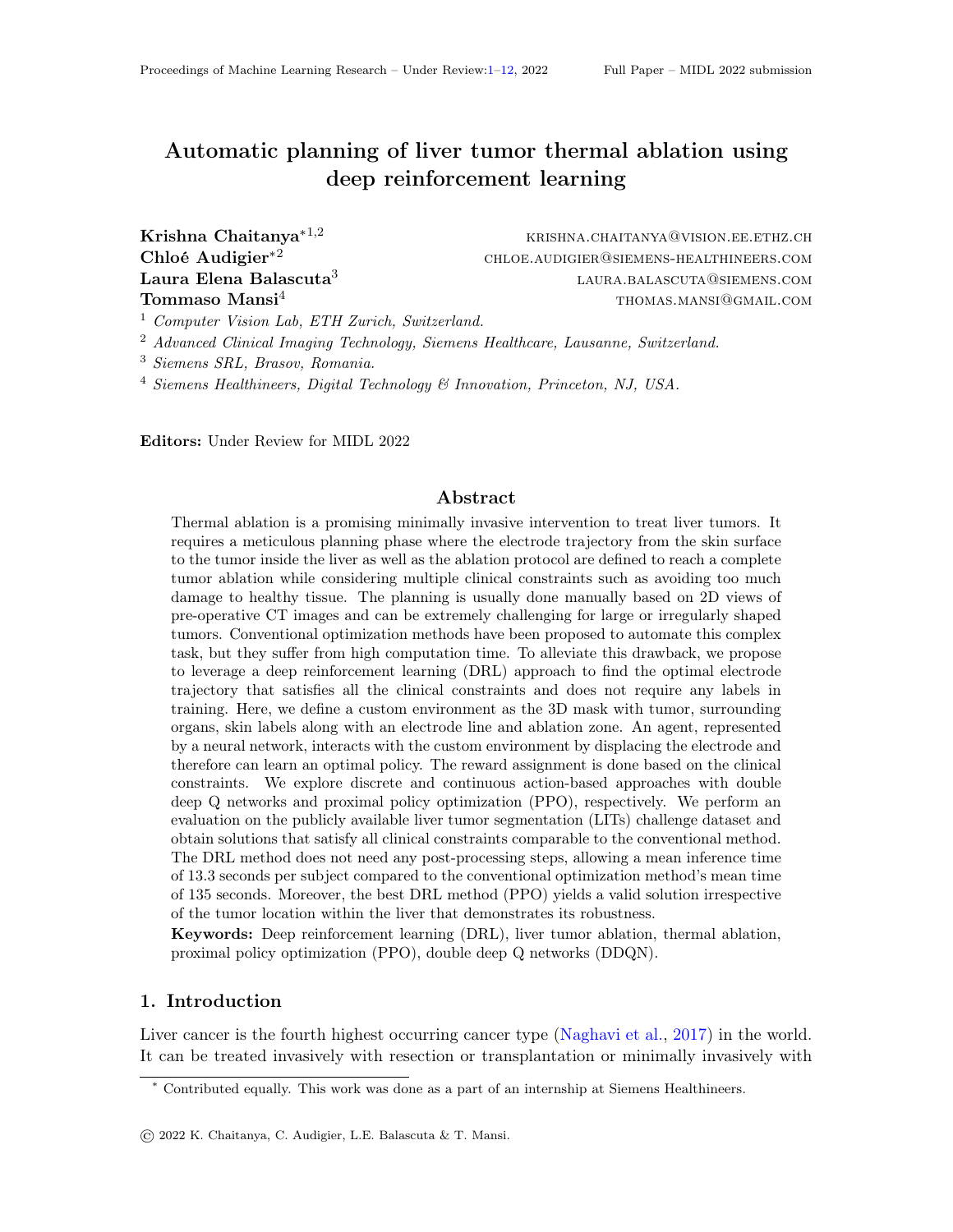Figure 1: (a) Custom environment dened with organs at risk, tumor, skin masks, and electrode trajectory with ablation zone. (b) discrete action based displacement of skin electrode endpoint done using a double DQN approach. (c) continuous action based displacement of skin electrode endpoint done with a proximal policy optimization method.

Speci cally, we explore two approaches: (a) in the rst one, we explore a discrete displacement of electrode endpoint with a double deep Q network[s \(Van Hasselt et a](#page-10-7)l., [201](#page-10-7)6) (DDQN) that estimates discrete action values. We also evaluate hindsight experience replay (Andrychowicz et al., 2017) (HER) with DDQN. (b) in the second, we explore the continuous displacement of electrode endpoint with a policy gradient method, proximal policy optimization (Schulman et al., 2017) (PPO) that outputs the continuous action policy directly. We evaluate both approaches on a public dataset (LITs) (Bilic et al., 2019) and obtain results comparable to a simpli ed conventional optimisation implementation based on (Liang et al., 2019). We perform additional analysis to evaluate the robustness of the approach with respect to the tumor location within the 9 liver segments (refer to Fig. 3).

# 2. Methods

To automate the tedious liver tumor thermal ablation planning, we leverage a deep reinforcement learning (DRL) approach to predict the optimal electrode trajectory satisfying all the clinical constraints. Reinforcement learning is a framework where an agent learns how to interact with an environment based on experiences. The objective is to maximize the cumulative rewards by learning an optimal policy that gives a set of actions to take from a current state to reach the terminal state. The environment state is updated based on the agent's action and a reward is obtained. This iteration is done till the nal state is reached.

# 2.1. Custom Environment (Env)

In Fig. 1.a., we present the custom environment consisting of the mask m, containing 3D information of the tumor, organs at risk and skin masks, and the electrode endpoints  $F_u$ ;  $P_v$ ) with the ablation zone. The state  $S_t$  is de ned based on this combined information as  $S_t = (m; P_u; P_v)$ . The electrode tumor endpoint  $P_u$  is xed at the center of the tumor. Here, the ablation zone is modeled as a sphere centered  $R<sub>i</sub>$  whose radius is chosen from a given set of valid radius values to achieve a 100% tumor coverage. The electrode skin endpoint  $P_v = (x_v; y_v; z_v)$  is randomly assigned outside the skin surface while ensuring an electrode length less than 150mm (clinical constraint).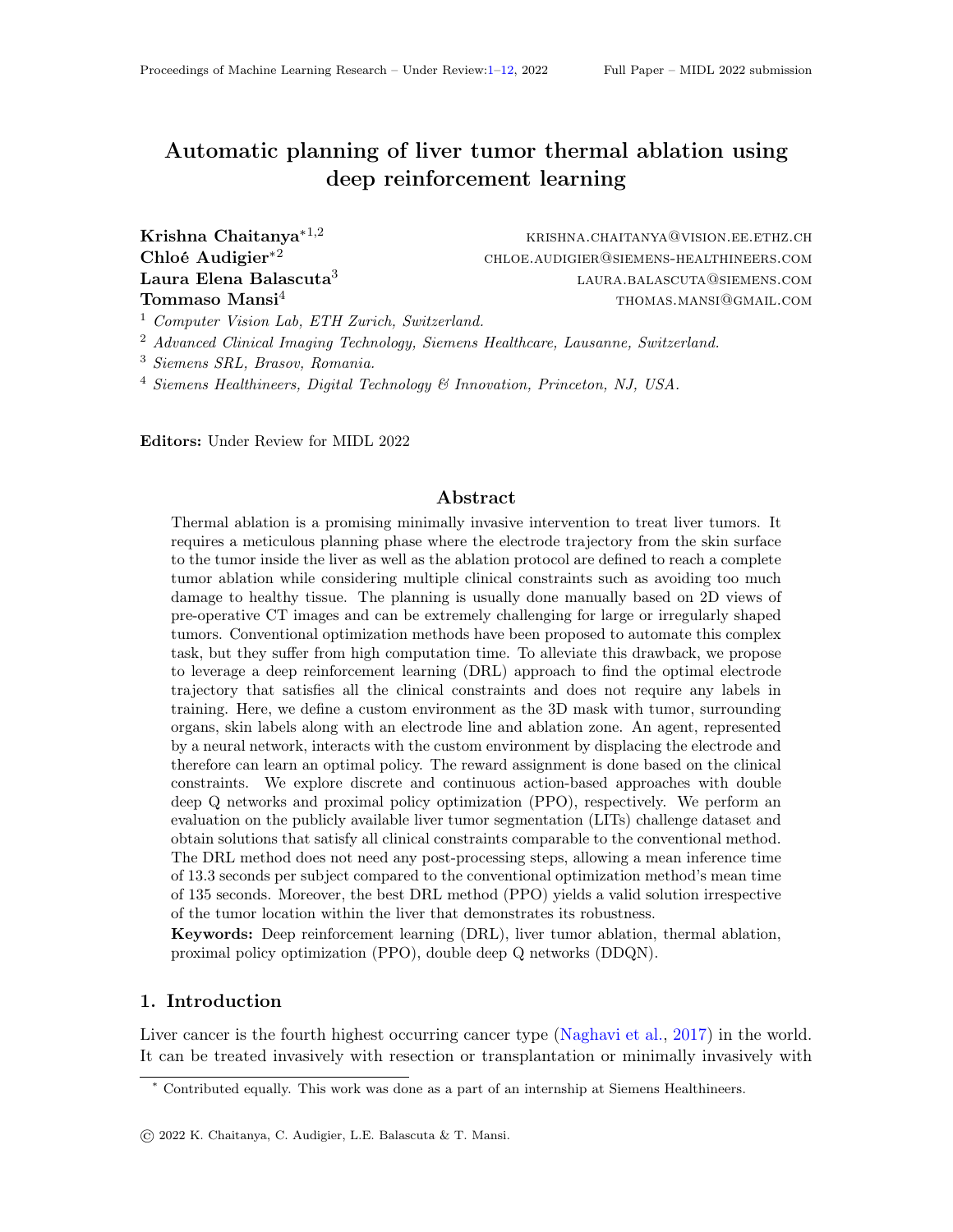| <b>Clinical Constraints</b>                                                                      | Rewards for skin endpoint<br>$P_v$ |
|--------------------------------------------------------------------------------------------------|------------------------------------|
| 1. Electrode trajectory must not collide with OAR                                                | $+1$                               |
| 2. Electrode skin endpoint $P_v$ must be outside the body                                        | $+1$                               |
| 3. Length of electrode within the body $(I_e)$ is less than $r_1 = (150$                         | $I_e$ )=150                        |
| the maximum allowed electrode length (150 mm)                                                    |                                    |
| 4. The distance $(d_{\text{oar}})$ between OAR and the electrode is $r_d = d_{\text{oar}} = 100$ |                                    |
| at least 12 mm                                                                                   |                                    |
| 5. Ablation zone on $P_u$ must have 100% tumor coverage NA                                       |                                    |
| 6. Ablation zone must not have any collision with OAR                                            | <b>NA</b>                          |

Table 1: Clinical constraints and corresponding rewards for skin electrode endpoin $P_v$ .

In a given state  $S_t$  (initial state for each subject), the network outputs an actiona<sub>v</sub> which is used to update $P_v$  to  $P_{v+1}$ . The next state  $S_{t+1}$  is computed using the updated electrode endpoints  $P_u$ ;  $P_{v+1}$ ) and the mask m. This is repeated until either the terminal state is reached or a maximum number of 50 steps is reached. The net reward  $_{+1}$  is estimated based on the updated state  $S_{t+1}$  with new endpoint. Based on a pre-de ned net reward value, we determine whether to continue to move to a new electrode state or terminate. The termination happens when it satises all the clinical constraints (Table 1) and is called aterminal or nal state , where the reward value is 2.12 or greater.

Clinical constraints and rewards: The clinical constraints and corresponding rewards are given in Table 1. For constraint  $3, r<sub>1</sub>$  is positive when the electrode length is less than 150 mm, and negative when it is greater than 150 mm. In terminal state, all clinical constraints must be satis ed, so, the minimum reward is 2.12 with  $d_0$  0.12 and  $r_1 > 0$ .

We explored two approaches: a double deep Q networks (Sec. 2.2) where the electrode endpoints displacement are modeled using a discrete action space and a proximal policy optimization (Sec. 2.3) where a continuous action space is used.

# 2.2. Double deep Q networks (DDQN)

To model the displacement of electrode endpoint in discrete steps, we use a value learning approach, the double deep Q network (DDQN) (Van Hasselt et al., 2016). The outline of this approach is presented in Fig. 1.b. Here, we have a pre-dened number of possible actions. Given an input state  $S_t$ , the online network estimates the Q-valuesQ  $\sqrt{S_t}$ ;  $a_v$ ) for all the pre-dened actions. The action with the highest Q-value is used to estimate action policy  $v(S_t)$  and chosen as the best actiona, that is later applied to get the updated state  $S_{t+1}$ and corresponding reward $R_{t+1}$ . The discrete action values area<sub>v</sub> = (1=0; 1=0; 1=0) meaning that each coordinate of the electrode endpoint can be updated by +1, -1 or 0 (no displacement) in the 3D space. Thereby, the dense layers output  $273$   $\text{\textdegreeled{1}}$  Q-values corresponding to the combinations of possible actions. The skin electrode endpoint is updated as  $P_{v+1} = P_v(a_v) = (x_v 1=0; y_v 1=0; z_v 1=0).$ 

We have two sets of networks as proposed in DDQN (Van Hasselt et al., 2016), shown in Fig. 1.b., referred to as online and target networks with parameters and , respectively. The online network aims to reach the Q-value estimated by the target network by the end of training. The online network weights are updated by optimizing the mean squared error loss as dened in Eqn. 1 and the target network weights are updated periodically with the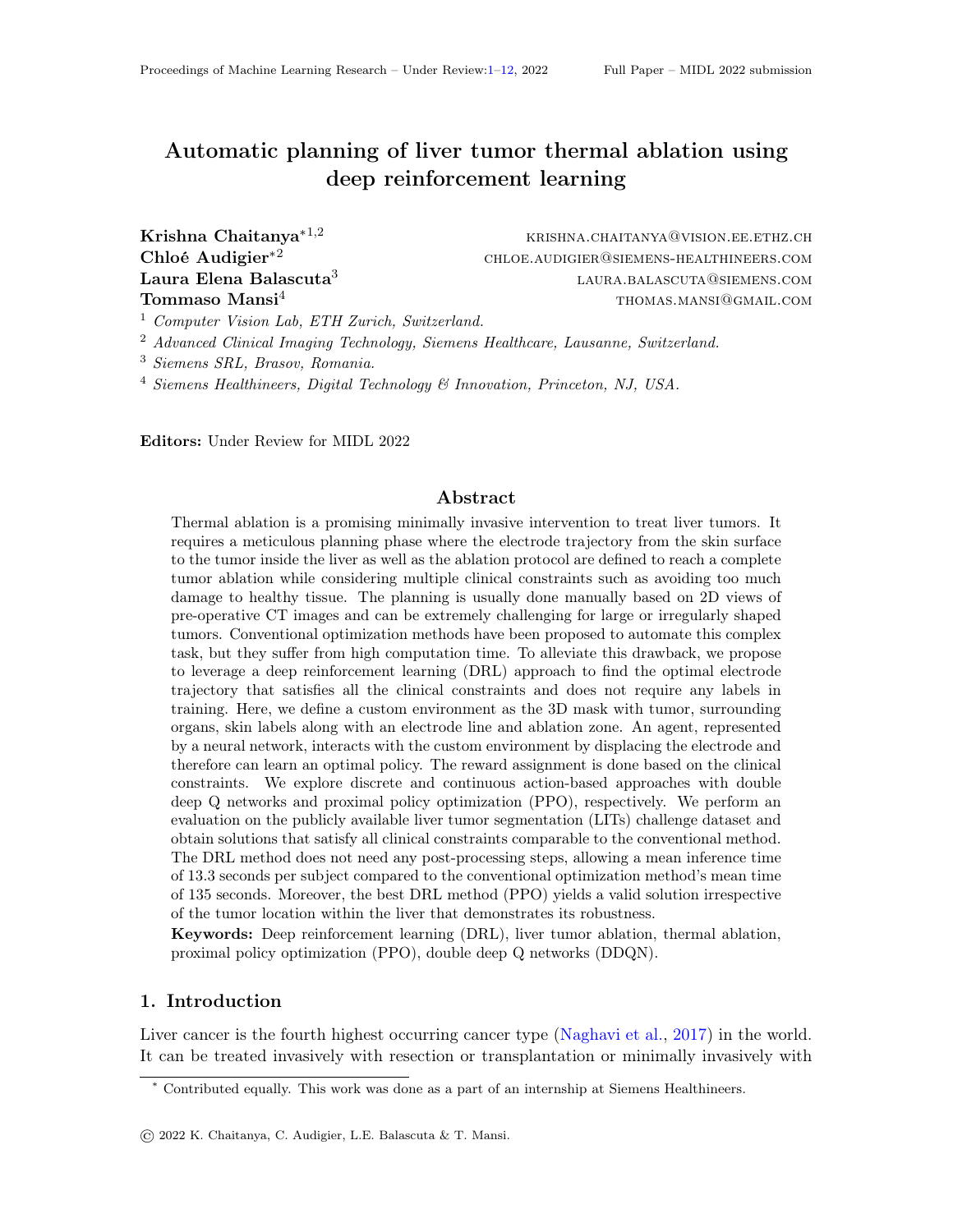online network weights  $=$  after every N number of training episodes.

$$
L_d = E[k (R_t + Q^{\vee} (S_{t+1}; \sqrt{S_{t+1}}); ) ) \ Q(S_t; a_v; ) k^2]
$$
 (1)

Here, the rst term is the target network Q-value estimate, and the second term is the online network Q-value estimate. In the rst term, denotes the discount factor used in the cumulative reward estimation.

Hindsight experience replay (HER) : Since the electrode trajectory solutions exist sparsely, we explore HER used with DDQN that has provided performance gains for such sparse reward problems (Andrychowicz et al., 2017). For HER, we consider nal states that do not reach the terminal state as an additional "terminal" state if they satisfy the clinical constraints of 1; 2; 3 and do not satisfy the constraint 4 (min. distance to OAR  $> 12$ mm). In those cases, this distance would lie between 0 and 12mm as enforced by constraint 1.

#### 2.3. Proximal Policy Optimization

For the continuous displacement of electrode endpoint, we consider a popular policy gradient method called Proximal Policy Optimization (PPO), whose outline is presented in Fig. 1.c. With this approach, a shared 3D network followed by two smaller dense layer networks called actor and critic networks are dened. The actor-network estimates the mean  $<sub>v</sub>$ </sub> of the action policy while the critic network estimates the value-function  $V(S_t)$  of the state ( denotes the network parameters).  $_{\rm v}$  is multi-dimensional (3 values for the 3D coordinates of  $P_v$ ). The action policy  $(a_v|S_t)$  is de ned as a multivariate Gaussian distribution N( $\vee$ ;  $\vee$ ) with the mean value  $\vee$  output from the network and a xed variance value  $\quad\rm v.}$  Next, a random continuous action value  ${\sf a}_{\sf v}$  =  $\,({\sf a}_{{\sf x}_{\sf v}};{\sf a}_{{\sf y}_{\sf v}};{\sf a}_{{\sf z}_{\sf v}})$  is sampled from the Gaussian distribution N( $v_i$ ,  $v_j$ ) and applied to get updated electrode skin endpoint:  $P_{v+1} = P_v(a_v) = (x_v + a_{x_v}; y_v + a_{y_v}; z_v + a_{z_v}).$ 

The net loss for the PPO approach training is de ned as below:

$$
L_c = E_t L_{clip} ( ) c_1 L_t^{VF} ( ) + c_2 S[t_v](S_t)
$$
 (2)  
h

The  $\,$  rst term is the clipped loss:  $\sf L_{clip}(\,$   $) = \sf E_{t}$ min (r<sub>t</sub>( ) $\mathsf{A}_\mathsf{t}$ ; clip(r<sub>t</sub>( ); 1 "; 1 + ") $\mathsf{A}_\mathsf{t}$ ) Here, " controls the change in policy,  $r_t$  is the ratio of likelihood of actions under current vs old policy de ned as  $r_t(\ )=\ \frac{(a_t\,j s_t)}{s^{d_d}\,(a_t\,j s_t)}$ .  $A_t$  is the advantage function that measures the relative positive or negative reward value for current set of actions w.r.t an average set of actions. It is de ned as:  $\hat{A}_t = \hat{R}_t \quad V$  (S<sub>t</sub>), where  $\hat{R}_t$  is the cumulative rewards given by  $\mathcal{R}_t = r_t + r_{t+1} + :: + T^{\dagger} V(S_t)$ , T is maximum number of steps allowed in an episode.

The second term is the mean squared error of value function  $L_t^{\vee}$   $F( ) = kR_t^{\circ}$  V  $(S_t)k^2$ . The hyper-parameter  $c_1$  controls the contribution of this loss term from the critic network.

The third term is the entropy term that dictates policy exploration with the hyperparameter  $c_2$  where a lowerc<sub>2</sub> value means lower exploration, and vice-versa.

#### 3. Datasets and training details

Dataset: The LITs dataset (Bilic et al., 2019) is a publicly available dataset that contains 130 CT scans with expert annotations for tumors and livers. Each CT volume contains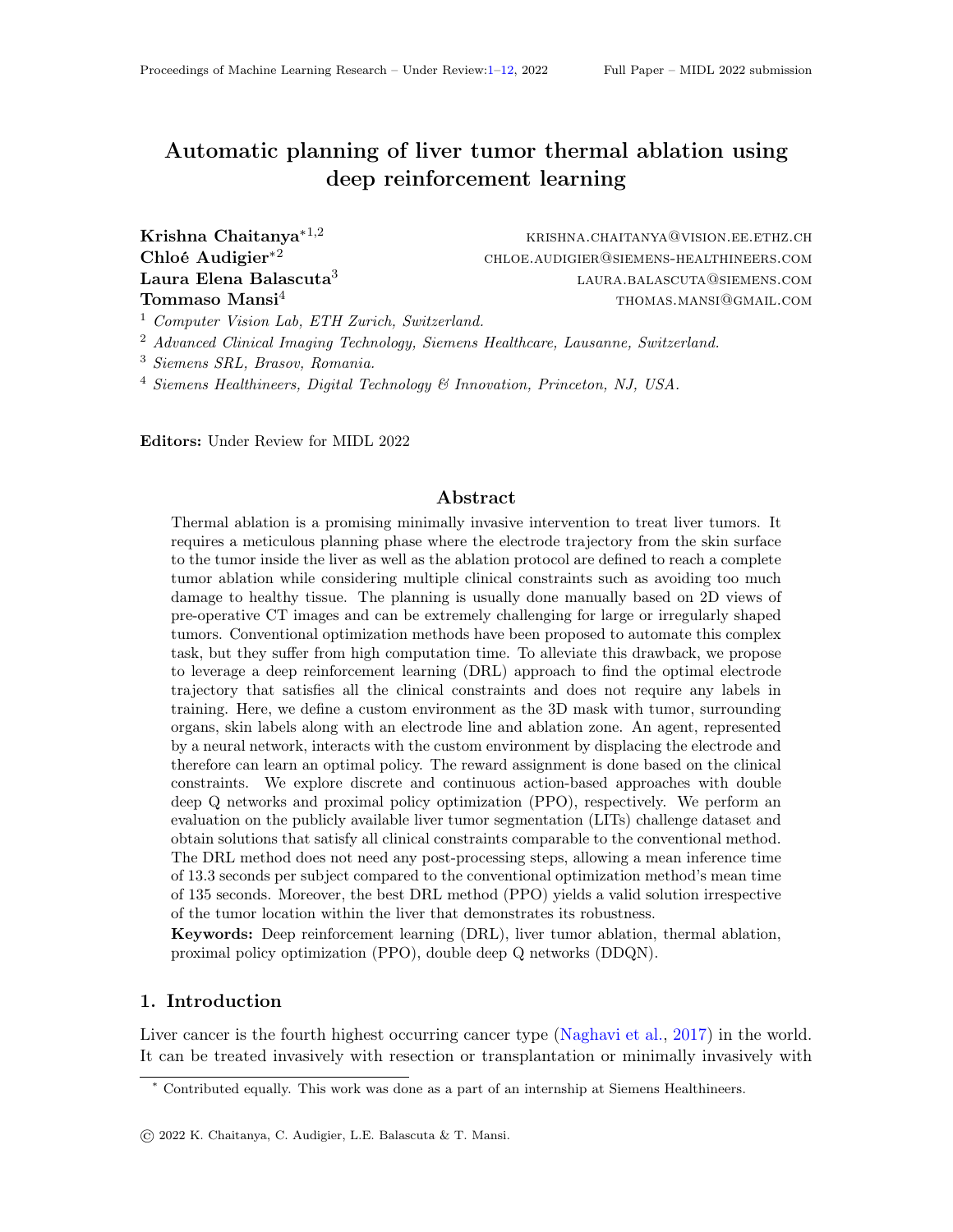multiple tumors. We select a maximum of 10 tumors per subject that can be ablated without collision with any OAR leading to a total of 496 cases, which we split into training, validation, and test sets containing 225, 131, and 140 cases, respectively.

Pre-processing: First, the segmentation of the organs at risk (OAR), and 9 segments of the liver are generated automatically using a deep learning image-to-image network (Yang et al., 2017). The OAR mask contains spleen, heart, right and left kidney, right and left lung, bladder, spinal cord, aorta, aorta hepa, ribs, skeleton, hepatic vessels and portal veins. Then, we dene a combined 3D mask (m) with tumor, liver, OAR, and skin labels by applying the below steps sequentially: (1) dilation of 1 mm to ribs, skeleton, blood vessels in the liver, and 5mm to other OAR. (2) compute the ablation sphere radius for the tumor at 1mm<sup>3</sup> resolution. (3) re-sample mask (n) at 3mm<sup>3</sup>. (4) crop the mask based on the liver segmentation to reduce its dimensions and remove the unrealistic entry skin points located on the patient back. (5) compute the distance map to OAR, excluding blood vessels in the liver. Finally, crop the mask and distance map to xed dimensions of (96,90,128).

Network Architecture: The 3D network has the same architecture for both DDQN and PPO approaches. It has three 3D convolution layers with lter, kernel size, and strides of (32,8,4), (64,4,2), (64,3,1), respectively. The resultant output is attened and passed through a dense layer with 512 units output. All the above layers have ReLU activations. For DDQN, we have a dense layers network that takes these 512-units as input and returns 27 values corresponding to Q-values. For PPO, we have two outputs from actor and critic networks following the shared network. The actor-network has two dense layers with rst a dense layer of 64 outputs, followed by ReLU, and lastly with a dense layer of 3 output values (mean values). Similarly, the critic-network has two layers with a dense layer of 64 outputs, followed by ReLU, nally with a nal dense layer of 1 output value (value estimate).

Training Details:

DDQN: In each episode, we sample a random subject and try to reach the terminal state within a maximum of 50 steps by either exploration (randomly sampled action out of all possible actions) or exploitation (optimal action predicted by online network). All these experiences are populated in an experience replay buer (Zhang and Sutton, 2017) that stores all the (state, action, next state, reward) pairs in the memory referred to as experiences. At the start, we explore more and accumulate experiences. After reaching a pre-dened number of experiences, in each episode, the online network is trained on a batch of randomly sampled experiences from the replay bu er with the loss given in Eqn. 1. Here, batch size was set to 32 and learning rate to  $6e^{-4}$ . We evaluated ve values of : 0:1; 0:2; 0:3; 0:4; 0:5. The exploration and exploitation are controlled by a variable initially set as1, which decays with a decay rate  $o0:9995$  At the start of training, more exploration is done while towards the end, more exploitation is used. The target network weights are updated with the network weights of the online network periodically every 10 episodes. We found that training the networks for 2000 episodes led to a stable convergence.

PPO: In each episode, we sample a random subject. Next, the skin endpoint, is displaced to reach the terminal state within 50 steps. The network is updated at the end of the episode with the loss based on this episode's steps. In each episode training, we perform a joint optimization with both the rst and second loss terms in Eqn. 2 as we did not observe any performance gains using the third term of entropy loss and set to 0. We train the network for 2000 episodes with a learning rate of <sup>4</sup>. The hyper-parameters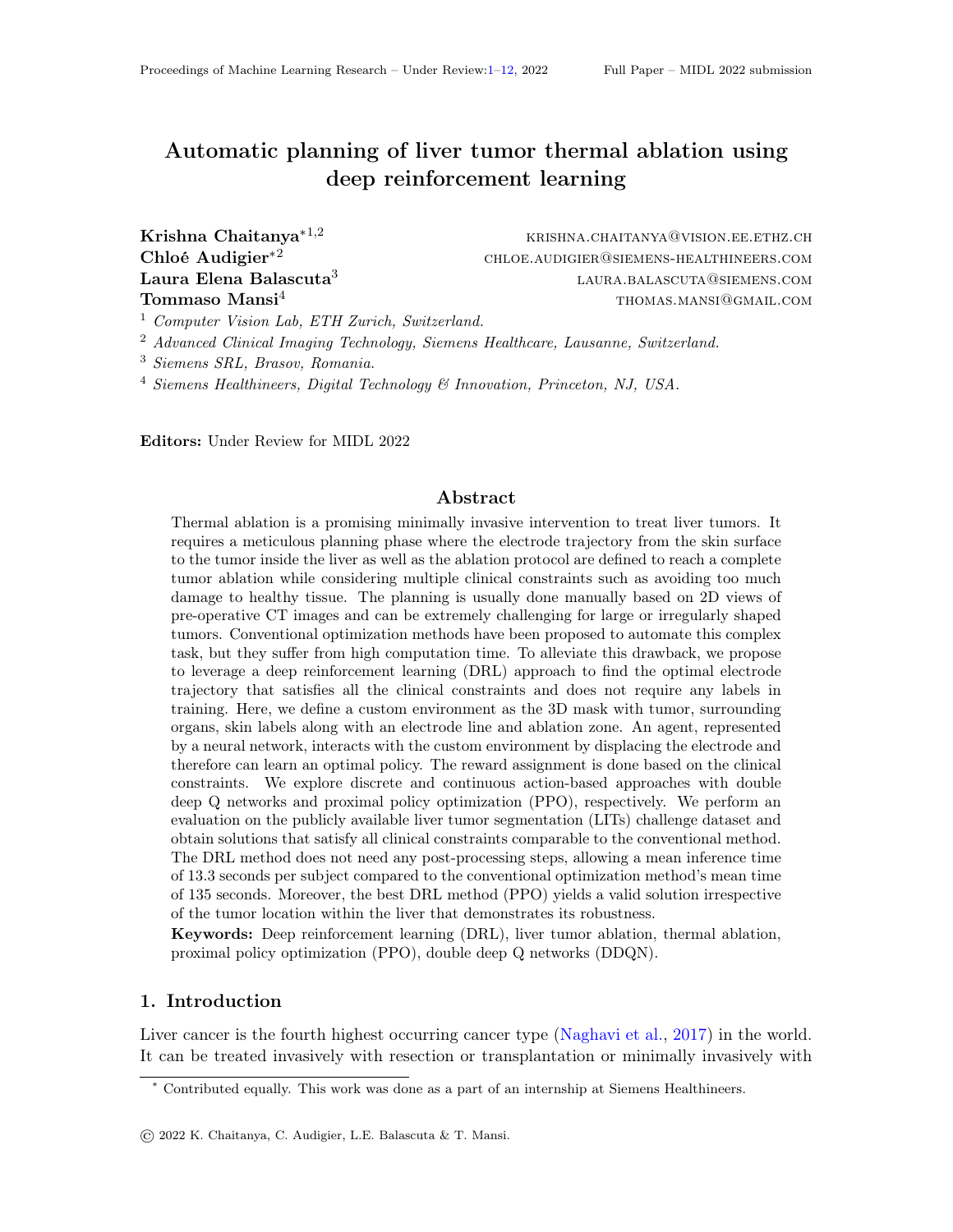$c_1$ ,  $v_1$ , " (ppo clip value) are empirically set to 1, 0:5, and 0:2, respectively. As suggested in (Schulman et al., 2015, 2017), in an episode, we stop the network updates when the mean KL divergence estimate (ratio of previous log probabilities to new log probabilities) for a given training example exceeds a threshold value, set to:02.

The training time for DRL methods DDQN, DDQN+HER, and PPO were 9.4, 7.2, and 10 hours, respectively. All models were trained on Quadro RTX 8000 GPU.

Evaluation: For each test subject, we consider 10 random initialization of the electrode skin endpoint  $P_v$ . The corresponding stateS<sub>t</sub> is passed through the trained network which either reaches a valid solution (terminal state, satisfying all constraints) within 50 steps or not. If a valid solution is found, the accuracy is set to 1. Else, it is set to 0 and declared as "failure case" (FC). When multiple valid solutions are found, the nal solution is chosen to be the one with the lowest electrode length. The model used for evaluation is the one that yields the highest accuracy on the validation set during all the training episodes.

# 4. Experiments and Results

First, we summarise the experiments done below and discuss the corresponding results later.

(I) We evaluate the DDQN, DDQN with HER and PPO approaches.

(II) We compare the inference time, electrode length, and minimum distance of electrode to each OAR given by the DRL method (PPO) and a conventional method (Liang et al., 2019). Since we only consider single needle ablation, the implementation is simplied and does not consider multi-needle or pullback technique as in the original work.

(III) We evaluate the robustness of DRL method (PPO) with respect to tumor location since the liver can be divided into 9 segments as illustrated in Figure 3. To do so, we select a number of test subjects having tumors exclusively present in 6 or more liver segments. With this selection criteria, we get 7 test subjects and present their results in Table 3.

Results: (I) We evaluated all the DRL approaches for ve values of0:1; 0:2; 0:3; 0:4; 0:5 and present them in Table 2. With DDQN, modeling the discrete displacement of electrode endpoint led to good results as presented in the rst row in Table 2. We get a few failure cases with the lowest values observed for gamma values  $df1$ , 0:4. With the addition of HER to DDQN, we do not observe signi cant improvements despite considering additional terminal states that satisfy a subset of constraints. Surprisingly, the continuous displacement of electrode endpoint done with proximal policy optimization (PPO) also provided comparable results as DDQN. Similarly, we get low number of failures cases, with the lowest value observed for gamma values of :1, 0:3. The conventional method gives an accuracy of 100% with zero failure cases.

| Method                   | $=0.1$ |    | $=0.2$ |    | $=0.3$ |     | $=0.4$ |           | $=0.5$ |           |
|--------------------------|--------|----|--------|----|--------|-----|--------|-----------|--------|-----------|
|                          | МA     | FC | МA     | FC | МA     | FC. | MA     | <b>FC</b> | MA     | <b>FC</b> |
| discrete action (DDQN)   | 0.986  | ⌒  | 0.972  | Δ  | 0.972  |     | 0.986  | ◠         | 0.972  |           |
| discrete action with HER | 0.979  | ີ  | 0.993  |    | 0.972  |     | 0.979  | າ         | 0.979  |           |
| continuous action (PPO)  | 0.993  |    | 0.972  |    | 0.993  |     | 0.979  | ຈ         | 0.958  | 6         |

Table 2: We obtain high mean accuracy (MA), and a low count of failure cases (FC) on the test set (140 test cases) for the evaluated DRL approaches on ve gamma values.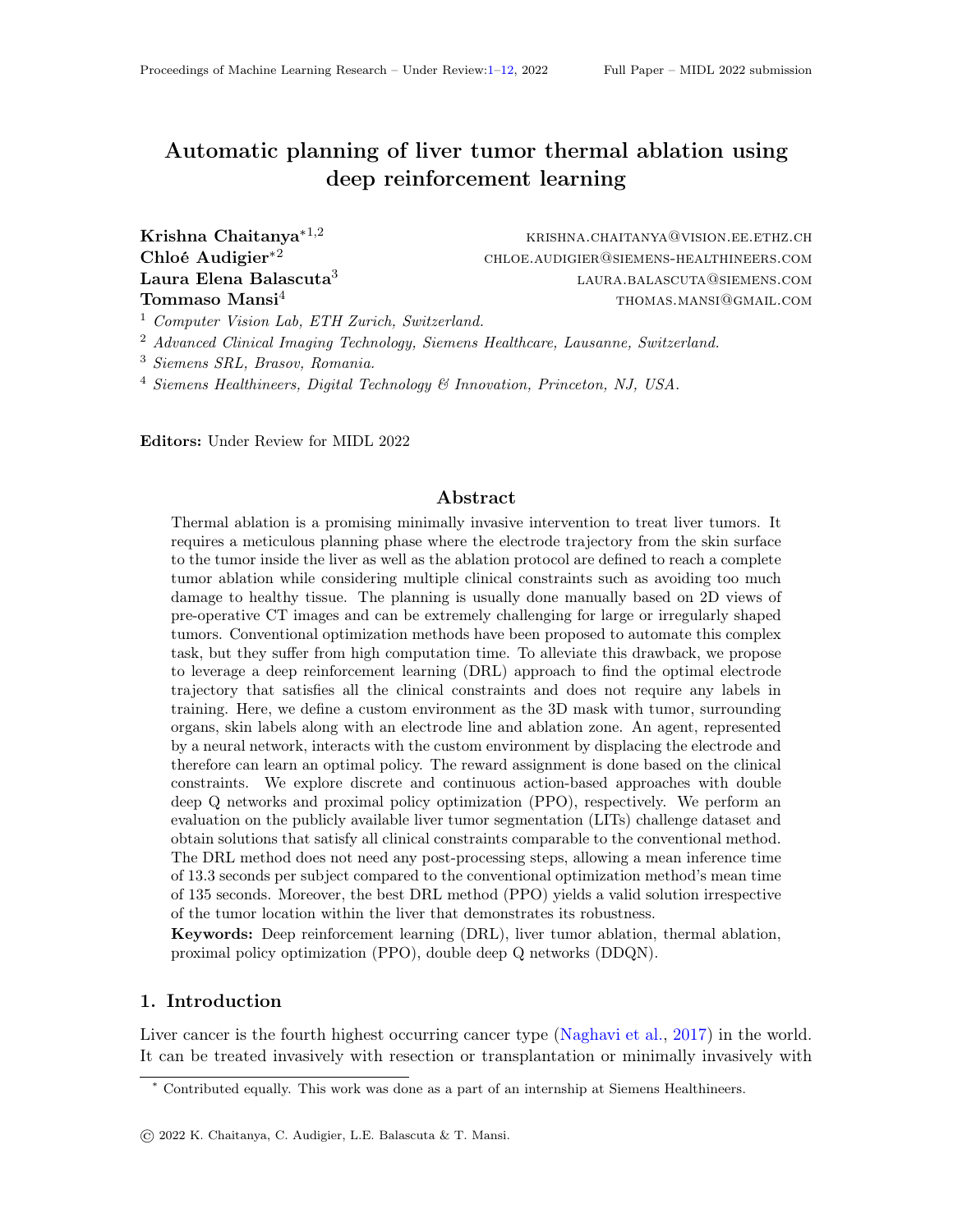Figure 2: We compare results in terms of electrode length and minimum distance between the electrode and each organ at risk (OAR) for both DRL (PPO) method and re-implemented conventional method. We obtain comparable results to conventional method.

(II) Next, we compare the best DRL approach (PPO model with a gamma value of 0.1) with a simplied implementation of the conventional approach on the test set. First, we observe a mean inference time per subject of 13.3 seconds (Quadro RTX8K GPU) for the DRL approach which is 10 times faster than the conventional model that takes 135 seconds. From Figure 2, we observe that the mean distance of the electrode to each organ at risk is higher for the DRL approach except for the bladder. But, the mean electrode length is slightly higher for the DRL approach.

(III) Lastly, we evaluate if the best DRL approach (PPO) can provide an ablation plan irrespective of the tumor location within the liver (Fig. 3). With the dened selection criteria, we get 7 patients with tumors in 6 or more segments, with a total of 50 tumor cases. For this evaluation, we used the same PPO model trained for experiment (I) with value being 0.1. We obtain solutions without any failure for all the tumor cases as shown in Table 3.

| Segment No: |   |     |  |  |  |  |
|-------------|---|-----|--|--|--|--|
| Fumor count | ◠ | ี่ค |  |  |  |  |
| МA          |   |     |  |  |  |  |
|             |   |     |  |  |  |  |

Figure 3: Axial, Coronal slice showing the 9 liver segments

Table 3: We present mean accuracy (MA) and failure count (FC) on 7 subjects that have tumors in 6 or more segments. We get 100% accuracy with 0 failures.

# 5. Conclusion

Manual planning of liver tumor thermal ablation is a challenging and time-consuming task. The drawbacks of previous automation works are their high inference time while supervised deep learning methods require large labeled datasets for training. We mitigate the above limitations by leveraging a deep reinforcement learning method that provides ablation plans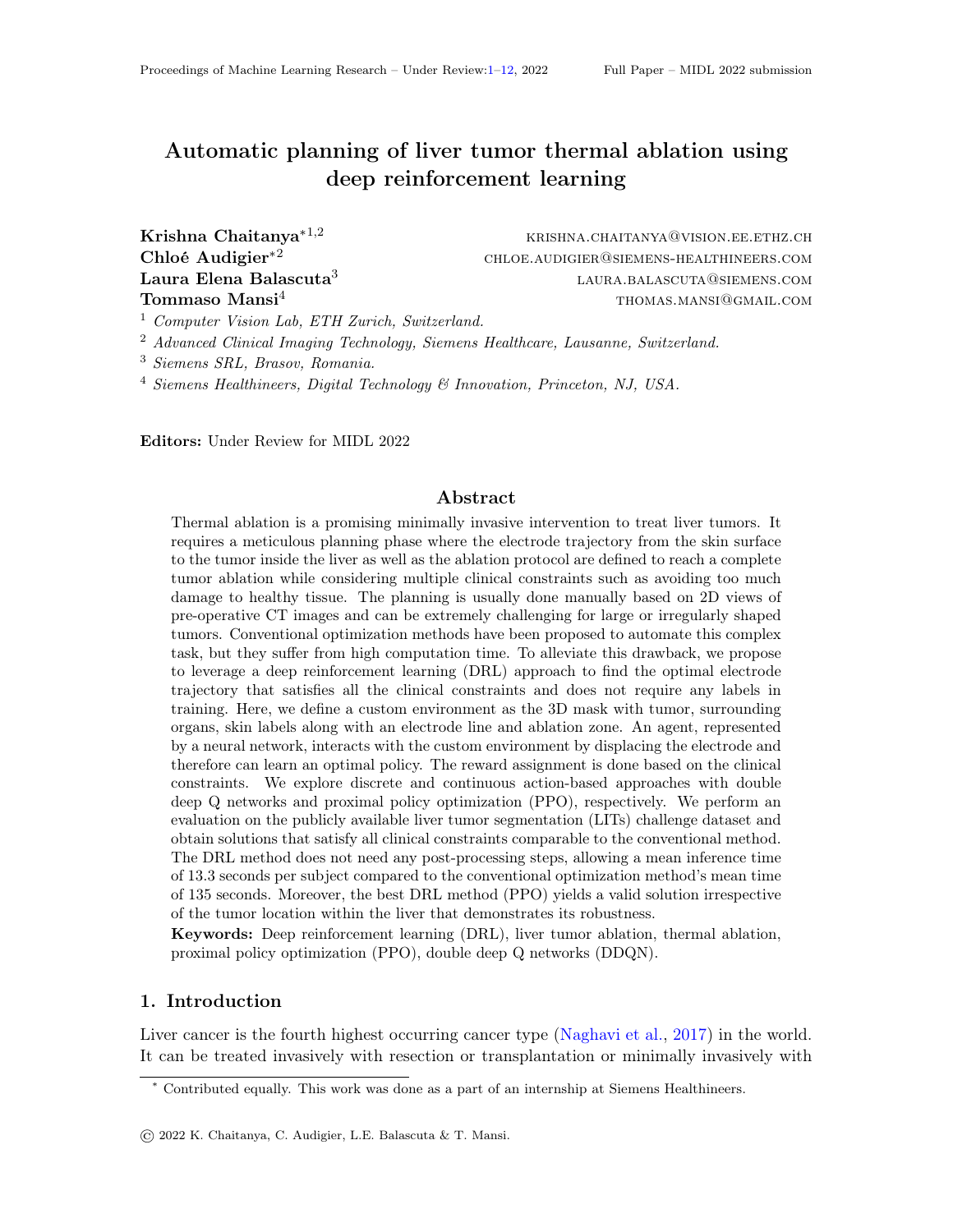with low inference time and does not require labels during training. For this, we compare two popular approaches to model the electrode displacement with either discrete actions using double deep Q networks, or continuous actions using proximal policy optimization. We obtain solutions that satisfy all clinical constraints comparable to the conventional method but with 10 times faster inference time. Additionally, we demonstrate the model's robustness to provide solutions irrespective of the tumor location in the liver. We discuss the future scope of work in the appendix.

# References

- Joëlle Ackermann, Matthias Wieland, Armando Hoch, Reinhold Ganz, Jess G Snedeker, Martin R Oswald, Marc Pollefeys, Patrick O Zingg, Hooman Esfandiari, and Philipp Fürnstahl. A new approach to orthopedic surgery planning using deep reinforcement learning and simulation. In International Conference on Medical Image Computing and Computer-Assisted Intervention, pages 540549. Springer, 2021.
- Inga Altrogge, Tim Kröger, Tobias Preusser, Christof Büskens, Philippe L Pereira, Diethard Schmidt, Andreas Weihusen, and Heinz-Otto Peitgen. Towards optimization of probe placement for radio-frequency ablation. InInternational Conference on Medical Image Computing and Computer-Assisted Intervention, pages 486493. Springer, 2006.
- Marcin Andrychowicz, Filip Wolski, Alex Ray, Jonas Schneider, Rachel Fong, Peter Welinder, Bob McGrew, Josh Tobin, Pieter Abbeel, and Wojciech Zaremba. Hindsight experience replay.arXiv preprint arXiv:1707.01495, 2017.
- Claire Baegert, Caroline Villard, Pascal Schreck, and Luc Soler. Multi-criteria trajectory planning for hepatic radiofrequency ablation. In International Conference on Medical Image Computing and Computer-Assisted Interventionpages 676 684. Springer, 2007a.
- Claire Baegert, Caroline Villard, Pascal Schreck, Luc Soler, and Afshin Gangi. Trajectory optimization for the planning of percutaneous radiofrequency ablation of hepatic tumors. Computer Aided Surgery, 12(2):8290, 2007b.
- Patrick Bilic, Patrick Ferdinand Christ, Eugene Vorontsov, Grzegorz Chlebus, Hao Chen, Qi Dou, Chi-Wing Fu, Xiao Han, Pheng-Ann Heng, Jürgen Hesser, et al. The liver tumor segmentation benchmark (lits). arXiv preprint arXiv:1901.04056, 2019.
- Hooman Esfandiari, Robyn Newell, Carolyn Anglin, John Street, and Antony J Hodgson. A deep learning framework for segmentation and pose estimation of pedicle screw implants based on c-arm uoroscopy. International journal of computer assisted radiology and surgery, 13(8):1269 1282, 2018.
- Sean Garrean, Justin Hering, Abdul Saied, W Scott Helton, and N Joseph Espat. Radiofrequency ablation of primary and metastatic liver tumors: a critical review of the literature. The American Journal of Surgery, 195(4):508 520, 2008.
- Florin-Cristian Ghesu, Bogdan Georgescu, Yefeng Zheng, Sasa Grbic, Andreas Maier, Joachim Hornegger, and Dorin Comaniciu. Multi-scale deep reinforcement learning for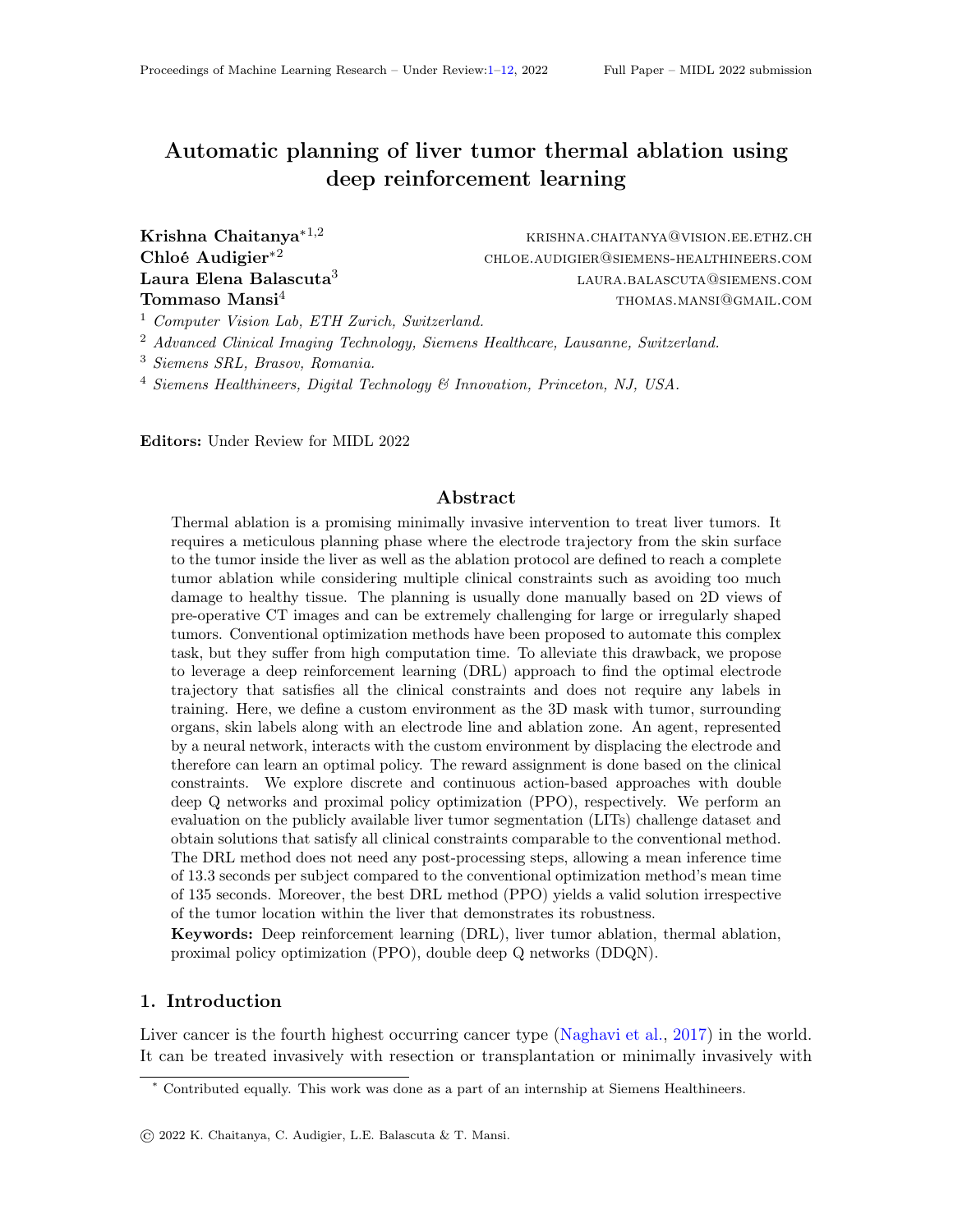real-time 3d-landmark detection in ct scans. IEEE transactions on pattern analysis and machine intelligence, 41(1):176–189, 2017.

- Bernhard Kerbl, Philip Voglreiter, Rostislav Khlebnikov, Dieter Schmalstieg, Daniel Seider, Michael Moche, Philipp Stiegler, Rupert H Portugaller, and Bernhard Kainz. Intervention planning of hepatocellular carcinoma radio-frequency ablations. In Workshop on Clinical Image-Based Procedures, pages 9–16. Springer, 2012.
- Rostislav Khlebnikov, Bernhard Kainz, Judith Muehl, and Dieter Schmalstieg. Crepuscular rays for tumor accessibility planning. IEEE transactions on visualization and computer graphics, 17(12):2163–2172, 2011.
- <span id="page-9-6"></span>Jens Kober, J Andrew Bagnell, and Jan Peters. Reinforcement learning in robotics: A survey. The International Journal of Robotics Research, 32(11):1238–1274, 2013.
- <span id="page-9-7"></span>Julian Krebs, Tommaso Mansi, Hervé Delingette, Li Zhang, Florin C Ghesu, Shun Miao, Andreas K Maier, Nicholas Ayache, Rui Liao, and Ali Kamen. Robust non-rigid registration through agent-based action learning. In International Conference on Medical Image Computing and Computer-Assisted Intervention, pages 344–352. Springer, 2017.
- <span id="page-9-4"></span>Paul Kulyk, Lazaros Vlachopoulos, Philipp Fürnstahl, and Guoyan Zheng. Fully automatic planning of total shoulder arthroplasty without segmentation: A deep learning based approach. In International Workshop on Computational Methods and Clinical Applications in Musculoskeletal Imaging, pages 22–34. Springer, 2018.
- <span id="page-9-3"></span>Libin Liang, Derek Cool, Nirmal Kakani, Guangzhi Wang, Hui Ding, and Aaron Fenster. Automatic radiofrequency ablation planning for liver tumors with multiple constraints based on set covering. IEEE transactions on medical imaging, 39(5):1459–1471, 2019.
- <span id="page-9-2"></span>Evan S McCreedy, Ruida Cheng, Paul F Hemler, Anand Viswanathan, Bradford J Wood, and Matthew J McAuliffe. Radio frequency ablation registration, segmentation, and fusion tool. IEEE Transactions on Information Technology in Biomedicine, 10(3):490–496, 2006.
- <span id="page-9-1"></span>Yasunori Minami and Masatoshi Kudo. Radiofrequency ablation of hepatocellular carcinoma: a literature review. International journal of hepatology, 2011, 2011.
- <span id="page-9-5"></span>Volodymyr Mnih, Koray Kavukcuoglu, David Silver, Alex Graves, Ioannis Antonoglou, Daan Wierstra, and Martin Riedmiller. Playing atari with deep reinforcement learning. *arXiv* preprint arXiv:1312.5602, 2013.
- <span id="page-9-0"></span>Mohsen Naghavi, Amanuel Alemu Abajobir, Cristiana Abbafati, Kaja M Abbas, Foad Abd-Allah, Semaw Ferede Abera, Victor Aboyans, Olatunji Adetokunboh, Ashkan Afshin, Anurag Agrawal, et al. Global, regional, and national age-sex specific mortality for 264 causes of death, 1980–2016: a systematic analysis for the global burden of disease study 2016. The Lancet, 390(10100):1151–1210, 2017.
- <span id="page-9-8"></span>Xinlei Pan, Yurong You, Ziyan Wang, and Cewu Lu. Virtual to real reinforcement learning for autonomous driving. arXiv preprint arXiv:1704.03952, 2017.